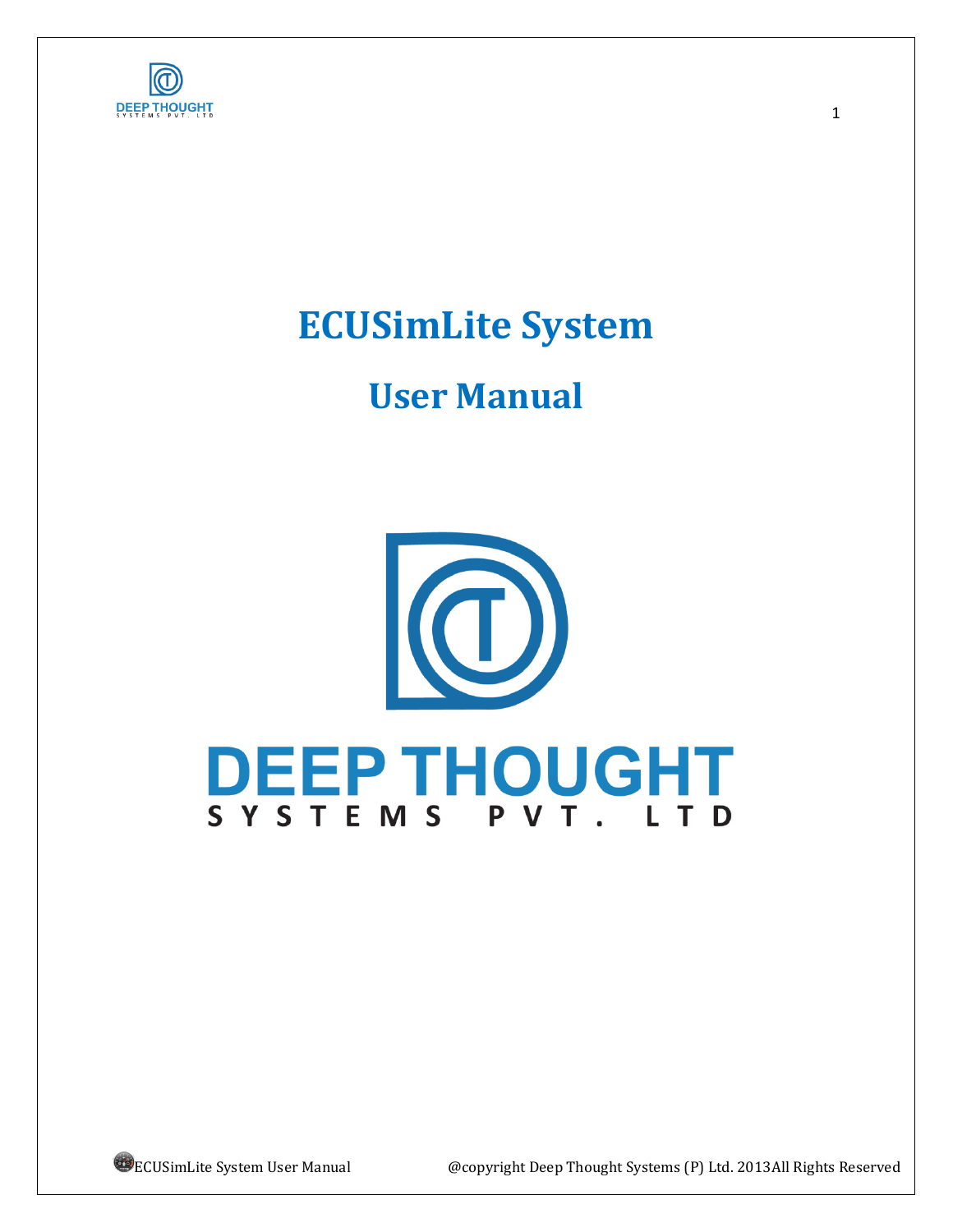

# **Table of contents**

| 1. Introduction             | 3 |
|-----------------------------|---|
| 1.1 Modes                   | 3 |
| 1.2. Kit Contents           | 3 |
| 2. ECUSimLite Block Diagram | 4 |
| 2.1. Connection Sequence    | 4 |
| 2.2. Getting Started        | 5 |
| 2.2.1. Set Range            | 6 |
| 2.2.2. Set DTC              | 7 |
| 2.2.3. Clear DTC            | 8 |
| 2.2.4. Enable Logging       | 8 |
| 2.2.5 Testing OBD Software  | 9 |
| 3. Abbreviation             |   |

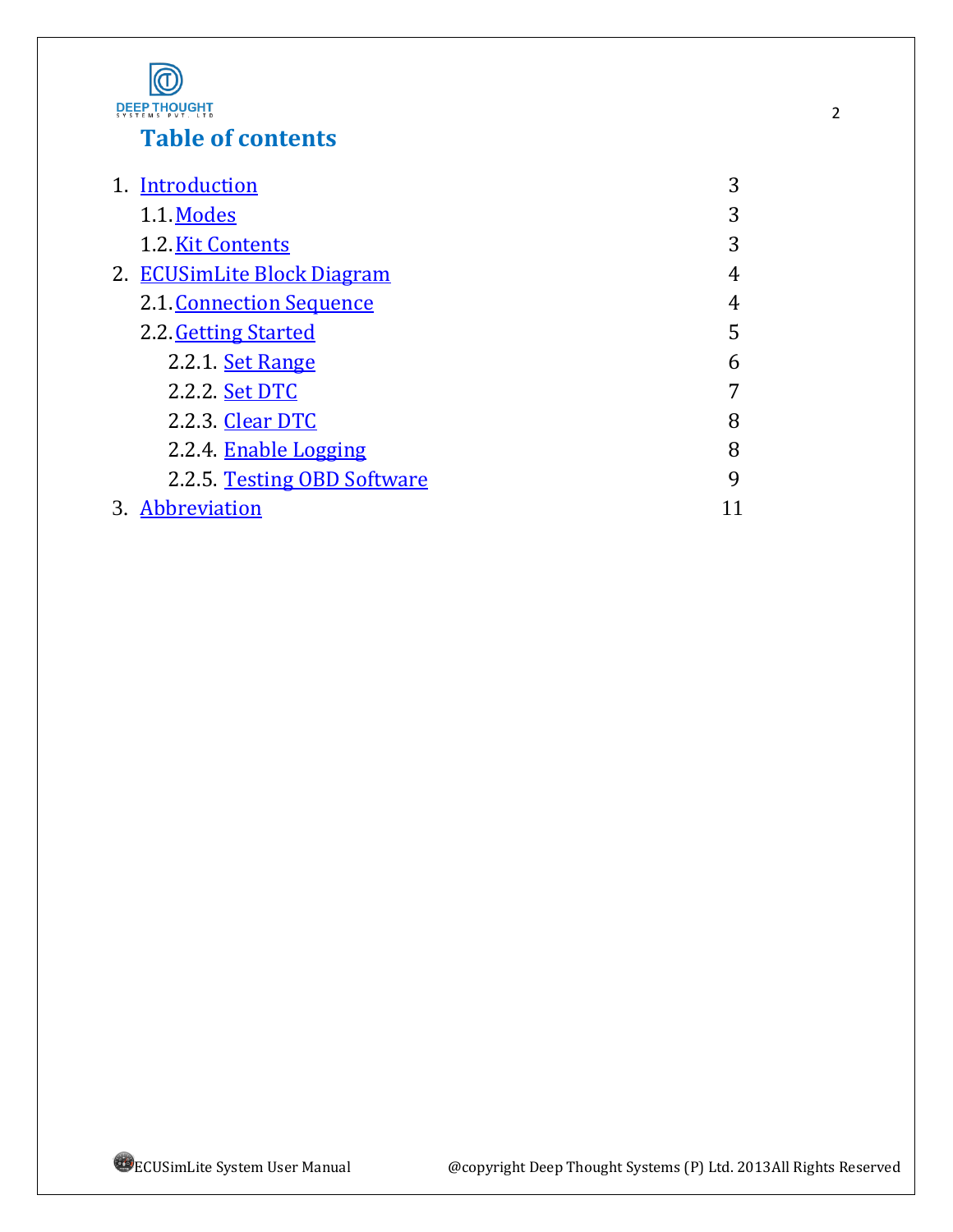

# <span id="page-2-0"></span>**1. Introduction**

ECUSimLite is a free PC application that can be used to test devices like OBD port readers, without the need to connect to a vehicle. It uses Deep Thought's CANMate device and CANMate API to implement ISO15765 compliant OBD II ECU simulation. Using the ECUSimLite along with the CANMate device can save 100s of dollars compared to stand alone hardware simulators which serve just the same purpose!

Features of the lite version:

- Supports mode1,3 and 4
- Message Logging

It requires special cabling and 12V Power supply. It can be used for testing OBD II devices and software.

### <span id="page-2-1"></span>**1.1 Modes**

| <b>Table 1.1 Modes</b> |                              |                                                           |  |
|------------------------|------------------------------|-----------------------------------------------------------|--|
| Mode(hex)              | <b>Description</b>           | What we support?                                          |  |
| 01                     | Show<br>current<br>data      | PIDs supported are Speed,<br>RPM, MAF, Fuel level and ECT |  |
| 03                     | Show<br>stored<br><b>DTC</b> | Setting DTC (currently<br>one<br>DTC supported)           |  |
| 04                     | Reset/Clear<br><b>DTC</b>    | Clear DTC                                                 |  |

### <span id="page-2-2"></span>**1.2 Kit Contents**

- CANMate
- ECUSimLite
- Custom Cable (either the customer can make this using the instructions  $\bullet$ downloadable from [www.dthoughts.com](http://www.dthoughts.com/) or he/she can buy it from Deep Thoughts.)

*12V Power Supply with appropriate current rating has to be procured by the customer*.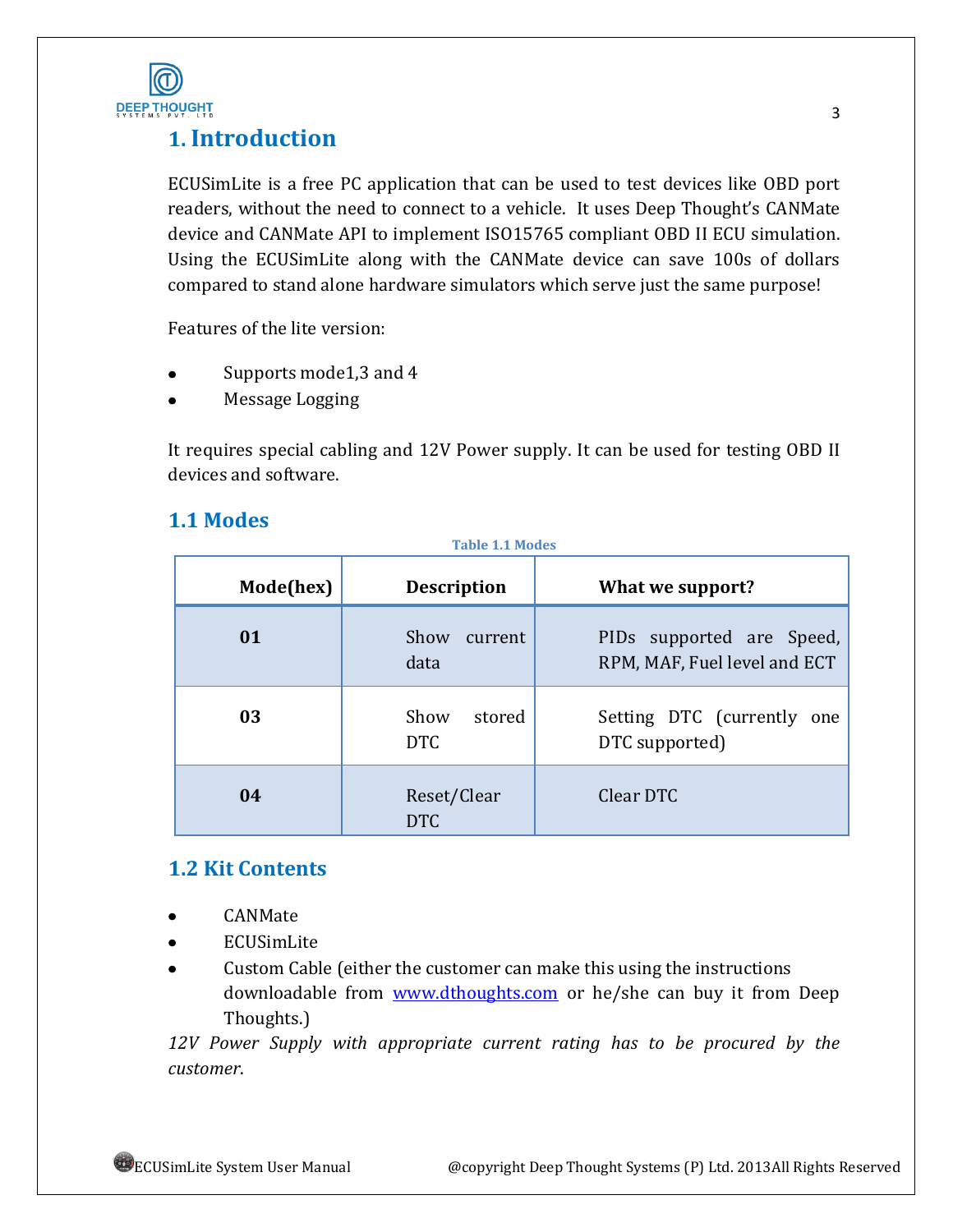

# <span id="page-3-0"></span>**2. ECUSimLite System Block Diagram**

The ECUSimLite System includes 12V Power supply, CANMate, PC/laptop with ECUSimLite installed, Bluetooth OBD scan dongle, Android device, and custom cable. The connection sequence is described in the next section.



#### **Figure 2.1 ECUSimLite System Block Diagram**

### <span id="page-3-1"></span>**2.1 Connection Sequence**

- Connect CANMate device to USB port of PC/laptop via USB cable.
- The red LED turns on to indicate that the device is powered up.
- Connect custom cable to the CANMate device.
- Connect 12V Power supply to the custom cable.
- Connect Bluetooth OBD scan dongle to the other end of custom cable.
- Make sure that the power LED of the OBD scan is turned on.
- After connecting all devices, open the ECUSimLite application.

#### *Note: The 12V Power supply is used to power up the Bluetooth OBD scan dongle***.**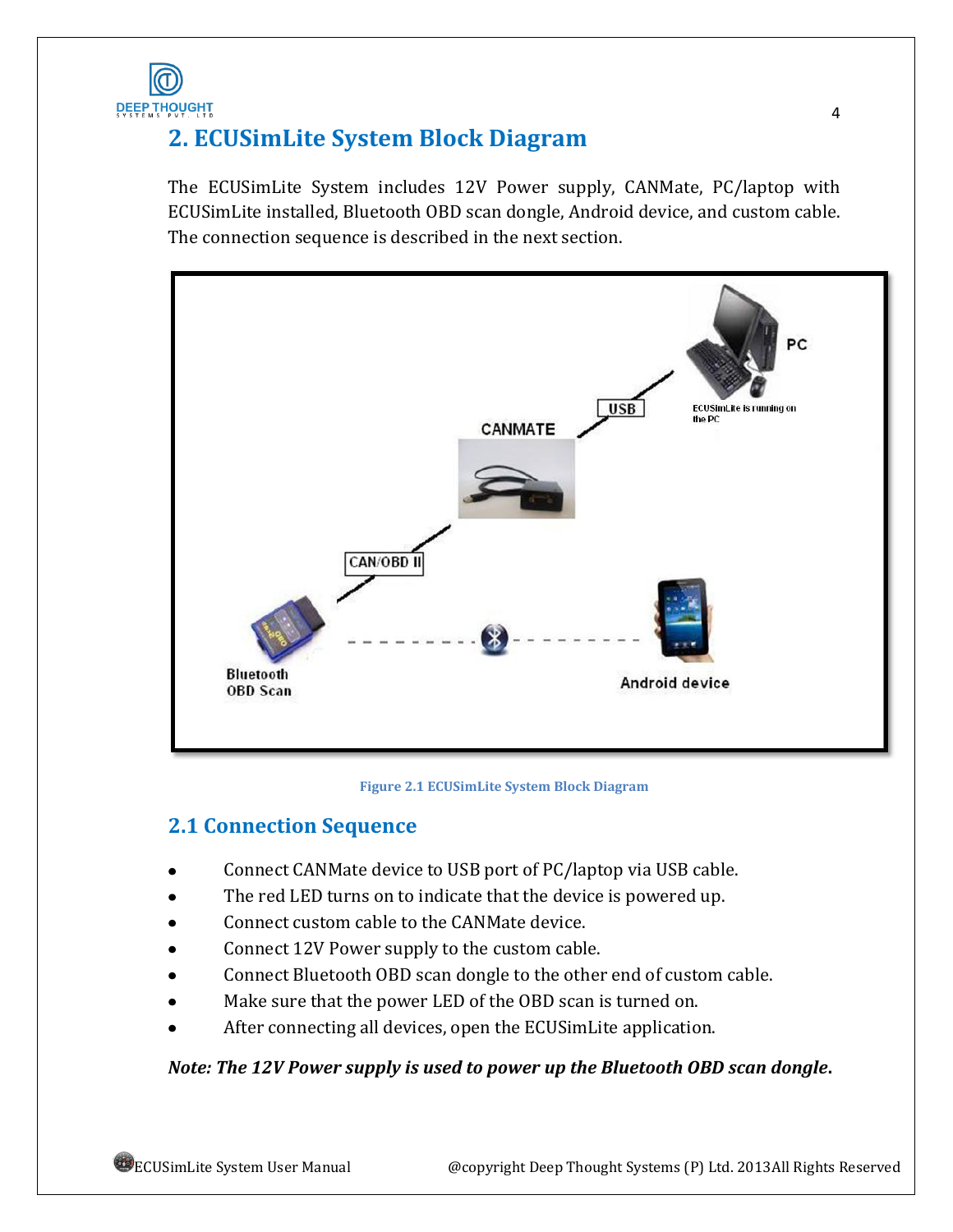

## <span id="page-4-0"></span>**2.2 Getting started**

- Now, open the ECUSimLite application.  $\bullet$
- The application will open the CANMate device and the green LED will turn on  $\bullet$ in the device to indicate that the port has been opened for communication.

The screenshot of the application is shown below.

| <b>C</b> ECUSimLite                      |                               |                                                                     |                            | ь                                                           |
|------------------------------------------|-------------------------------|---------------------------------------------------------------------|----------------------------|-------------------------------------------------------------|
| Speed<br>ю                               | Min<br>$\mathbf 0$<br>Max 255 | <b>RPM</b><br>о                                                     | Min<br>0<br>8000<br>Max    | Mass Air Flow (MAF)<br>Min<br>0<br>o<br>Max 65535           |
| Value: 60<br><b>Fuel Level</b>           | Set Range                     | Value: 2000<br>Engine Coolent Temperature (ECT)                     | Set Range                  | Set Range<br>Value: 100.00<br>Diagnostic Trouble Code (DTC) |
| $\circ$                                  | 0<br>Min<br>Max 100           | ο                                                                   | $-40$<br>Min<br>255<br>Max | Set DTC<br>Clear DTC                                        |
| Value: 50                                | Set Range                     | Value: 50                                                           | Set Range                  | Enable Logging                                              |
| <b>DEEP THOUGHT</b><br>www.dthoughts.com |                               | Copyright 2013 @ Deep Thought Systems (P) Ltd. All rights Reserved. |                            | About                                                       |

#### **Figure 2.2 ECUSimLite App**

ECUSimLite has the following capabilities:

- $\bullet$ Set the range of the parameters using S*et Range* button.
- $\bullet$ Change the value of the parameters using the *Knob*.
- Set the Diagnostic Trouble Code using *Set DTC* button.  $\bullet$
- Clear the Diagnostic Trouble Code using *Clear DTC* button.
- The *Enable Logging* will save the communication details to ECUSimLog.csv  $\bullet$ file in hex format. The csv file will be saved in the same location as the ECUSimLite.exe (The default location is "C:\Program Files\Deep Thought Systems (P) Ltd\ECUSimLite").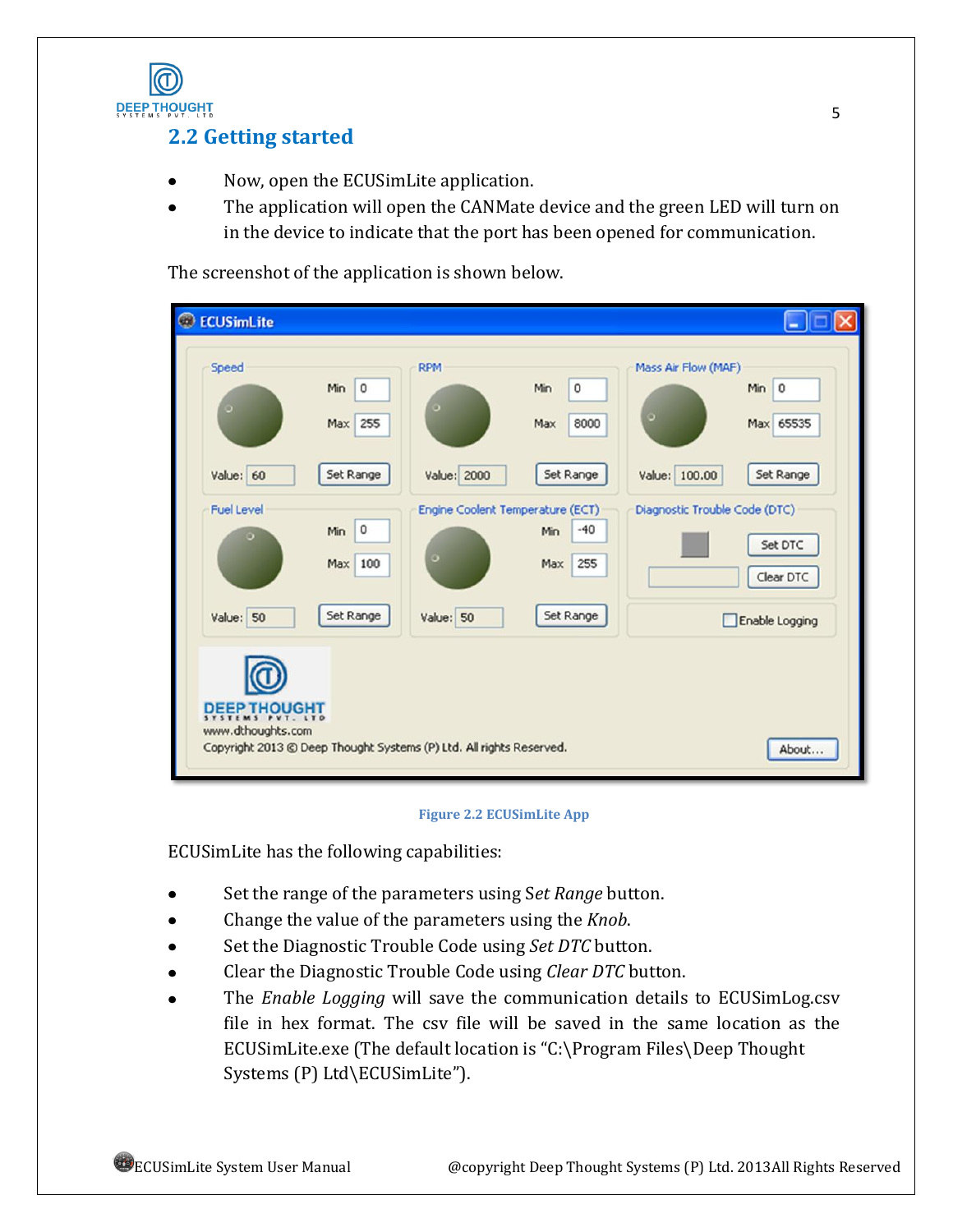<span id="page-5-0"></span>

# Set Range Set Range

<span id="page-5-1"></span>Each parameter has certain range as shown below:

| <b>Parameter</b>  | Min            | <b>Max</b> |
|-------------------|----------------|------------|
| <b>Speed</b>      | $\overline{0}$ | 255        |
| <b>RPM</b>        | $\theta$       | 8000       |
| <b>MAF</b>        | $\theta$       | 65535      |
| <b>Fuel Level</b> | $\theta$       | 100        |
| <b>ECT</b>        | $-40$          | 255        |

The *Set Range* is used to set the range of these parameters. It allows us to set the min and max values of parameters. The actual minimum and maximum values of the parameters are shown in the table above. We can specify the values for each parameter only within this limit.

### **Example: Setting the range of speed parameter**

The minimum and maximum value of speed is provided in the **Table1.Parameter** [Table.](#page-5-1) Setting the min value to '10' and max value to '200':



**Figure 2.3 setting the speed parameter**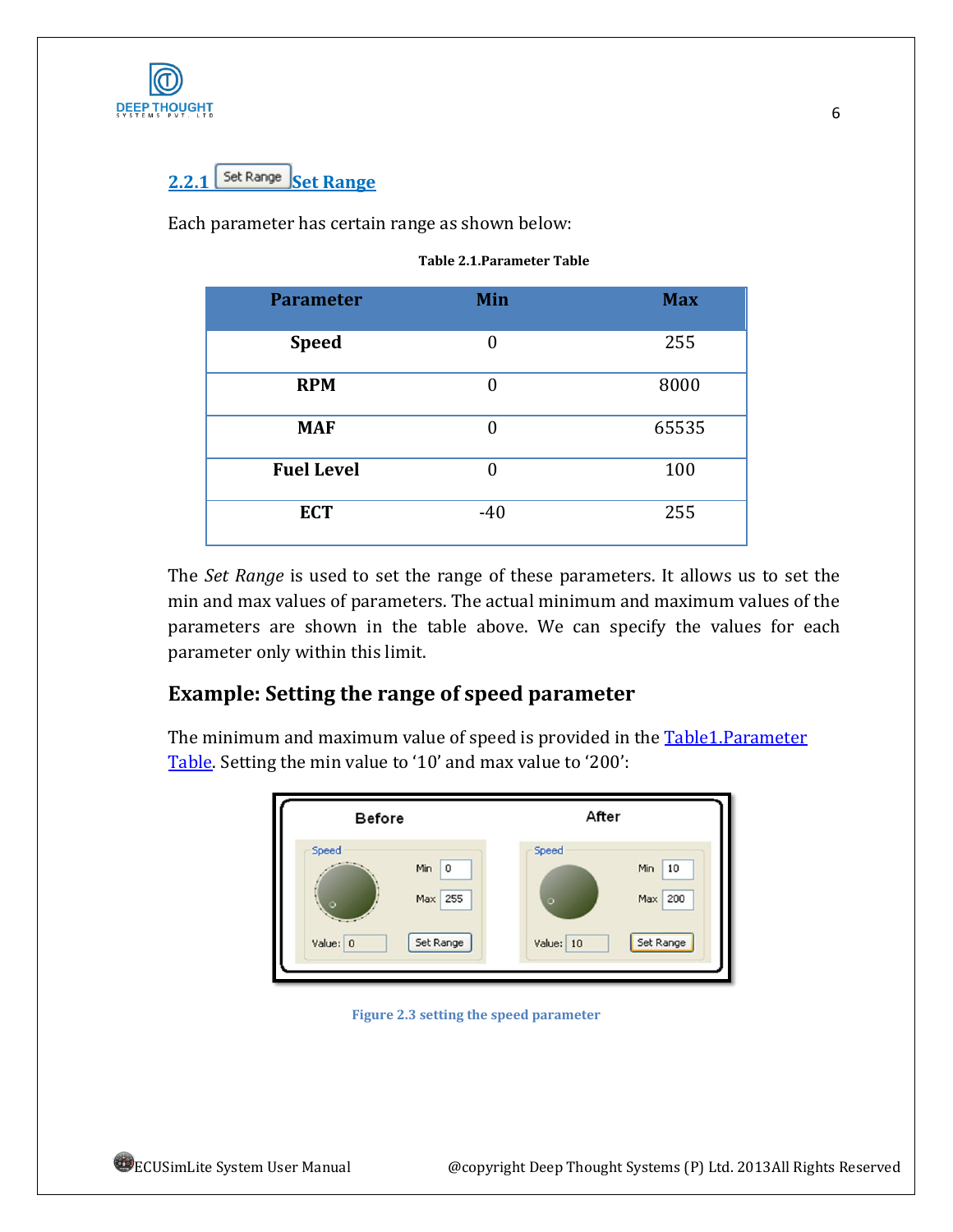

**Note: Never set the min value below 'actual min value' and max value above 'actual max value'. If we select the invalid range a warning dialogue box will appear as shown below.**

7





## <span id="page-6-0"></span>2.2.2 Set DTC Set DTC

The function of Set DTC is to set the diagnostic trouble code. Currently, we support only one DTC (P0143- Sensor Circuit Low Voltage (Bank I Sensor 3)).



<span id="page-6-1"></span>**Figure 2.5 Set DTC**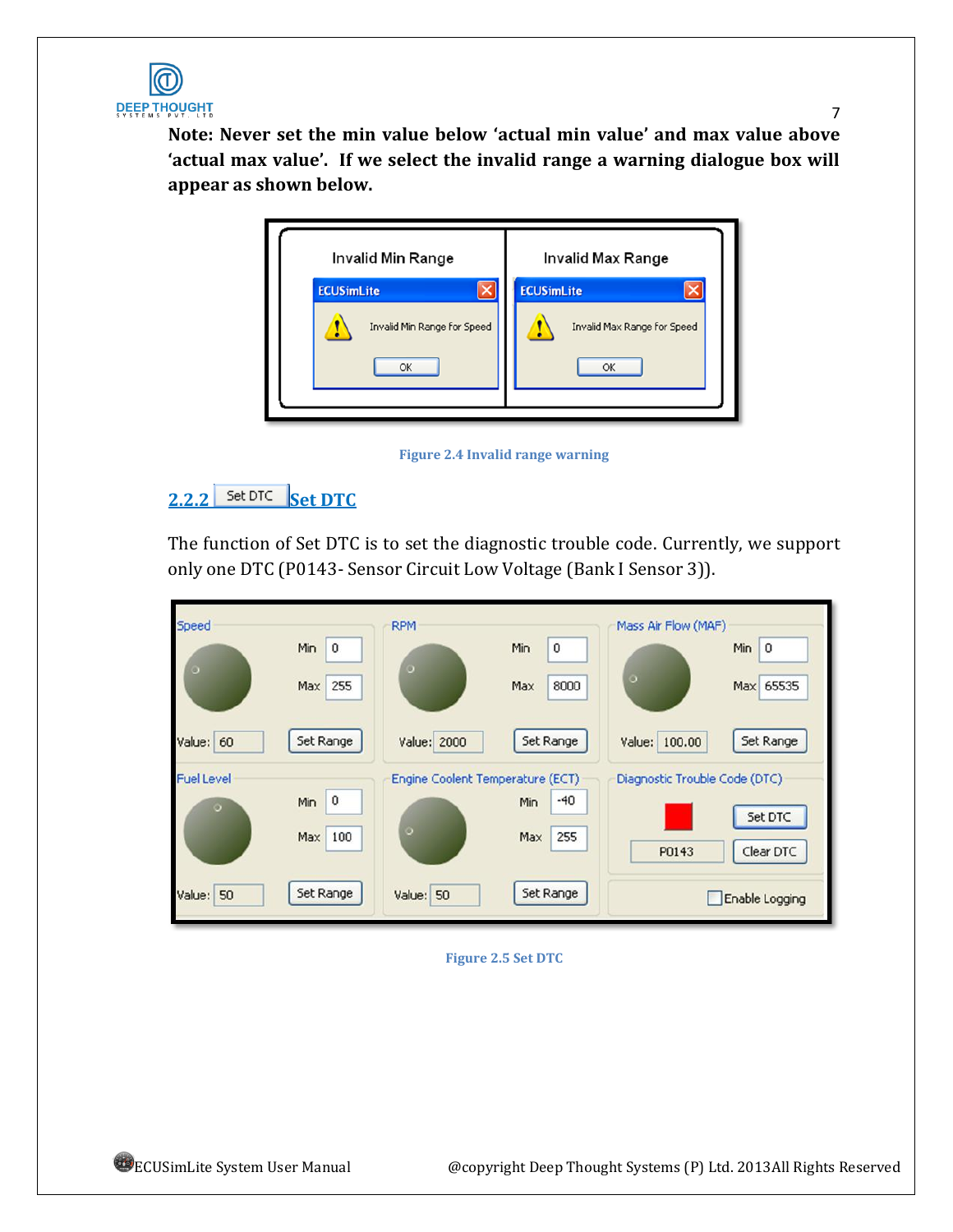

# 2.2.3<sup>Clear DTC</sup> Clear DTC

It clears the diagnostic trouble code as shown in the figure.

| <b>Set DTC</b>                | Clear DTC                     |
|-------------------------------|-------------------------------|
| Diagnostic Trouble Code (DTC) | Diagnostic Trouble Code (DTC) |
| Set DTC                       | Set DTC                       |
| Clear DTC<br>P0143            | Clear DTC                     |



### <span id="page-7-0"></span>**2.2.4 Enable logging**

By default, the ECUSimLite App will not log the incoming and outgoing messages. Logging can be enabled by checking the box. All the incoming and outgoing messages will be logged into *ECUSimLog.csv* file [The default location is "C:\Program Files\Deep Thought Systems (P) Ltd\ECUSimLite"].



**Figure 2.7 Enable logging**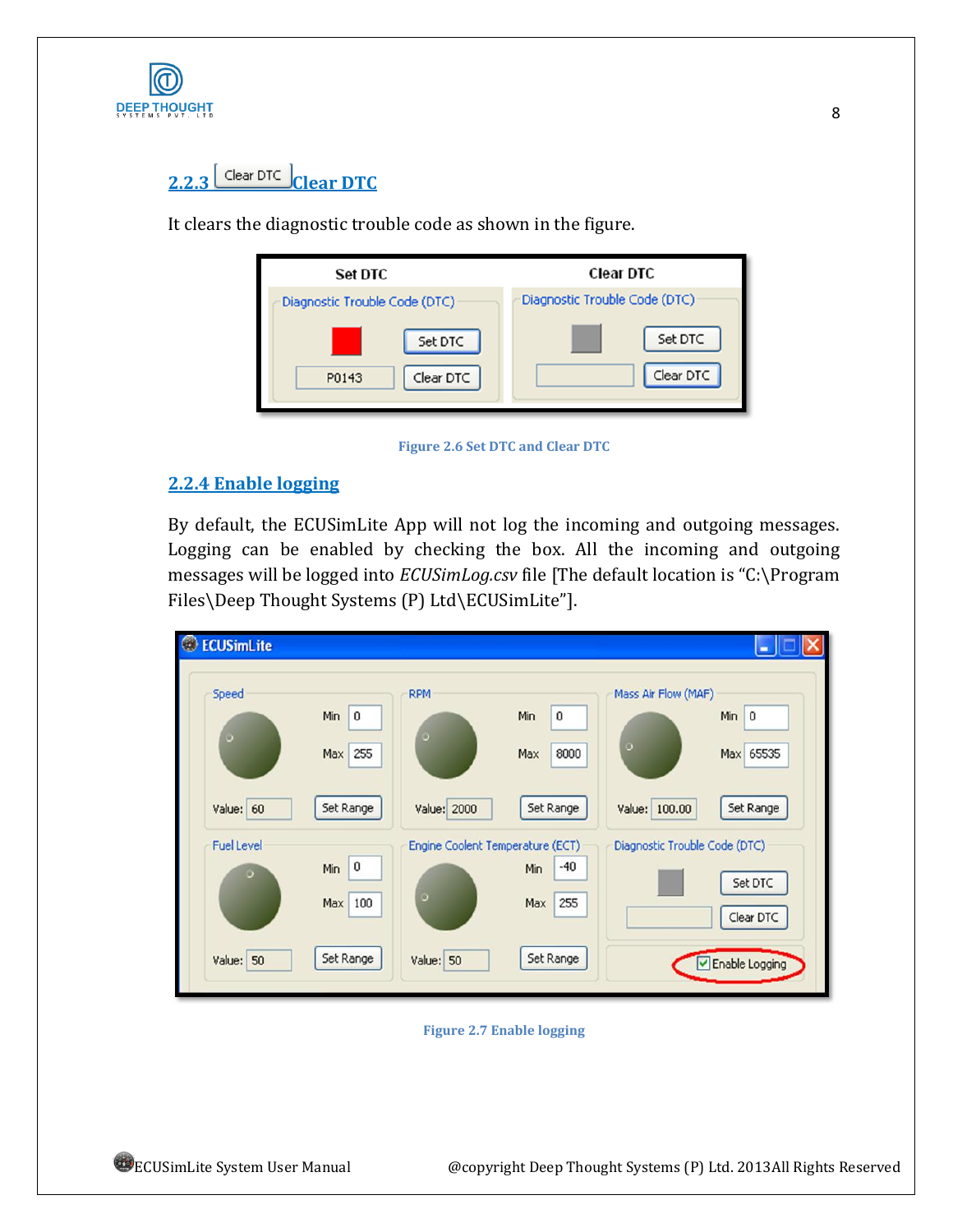

### <span id="page-8-0"></span>**3. Testing OBD Software**

An example is explained here to demonstrate the working of ECUSimLite System. The System includes a PC, OBD Scan dongle, CANMate device, Android device, and Power supply.

First of all, we have to establish all required connection as per the connection sequence in [section 2.1.](#page-3-1) Then open the ECUS imits app and set values of parameters. After finishing all these steps, we can pair the OBD scan and android device (Here we used an android tablet).

After pairing up, open OBD software to test the working. Here, we use OBD Check software -"*Torque".* The *Torque* displays the same parameter values that we have set on ECUSimLite App. Also the OBD application displays the definition of DTC code.

<span id="page-8-1"></span>

**Figure 3.1 Set the PIDs**

<span id="page-8-2"></span>Here, as an example we set speed=60, RPM= 2000, MAF=100.00, Fuel Level= 50, ECT= 50 in ECUSimLite App. It is shown in the [figure3.1.](#page-8-1) [Figure 3.2](#page-8-2) shows *set DTC*.

|       | Set DTC        |
|-------|----------------|
| P0143 | Clear DTC      |
|       | Enable Logging |

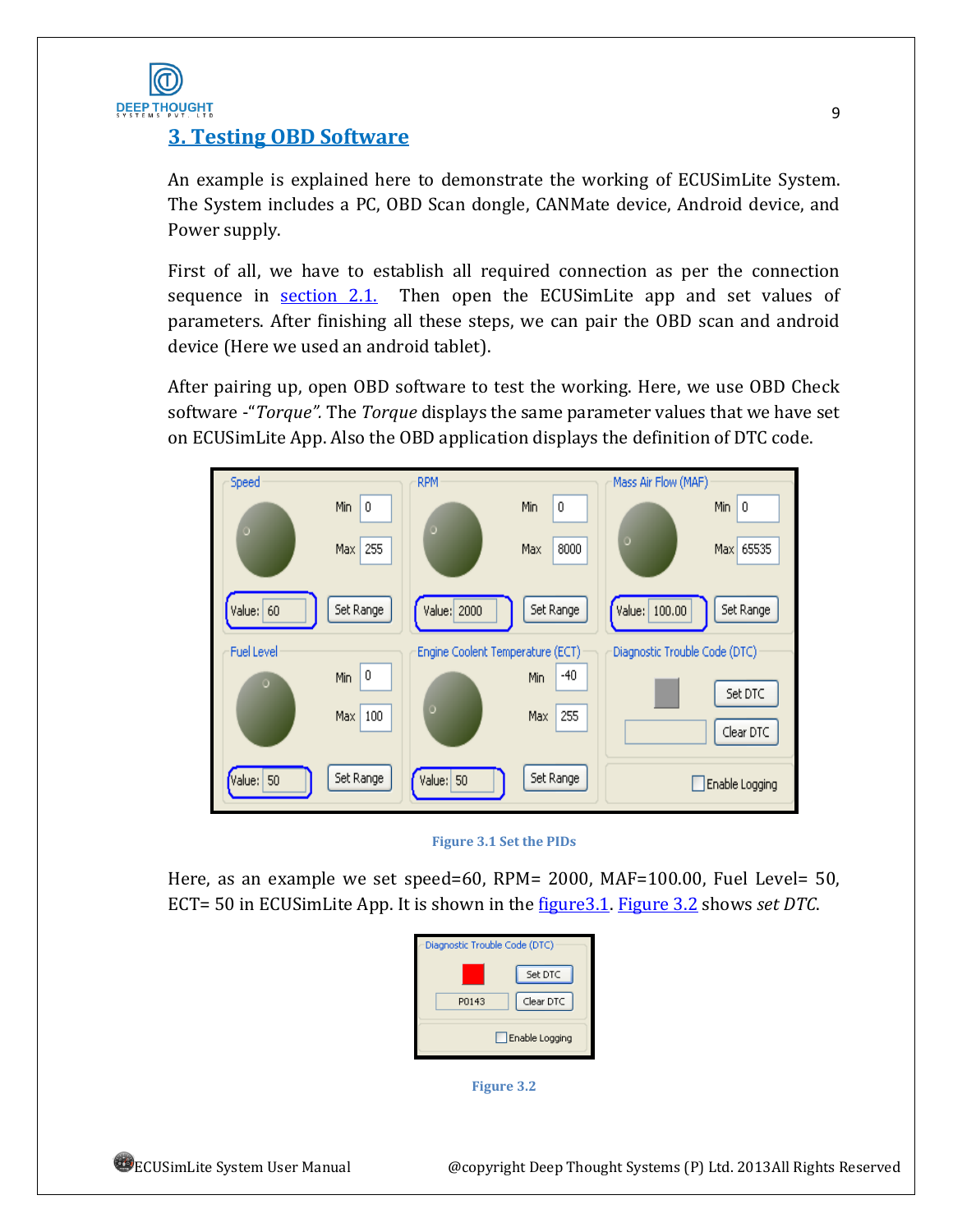



<span id="page-9-1"></span>Then checked the *Torque*, It displays parameters as shown in the *figure*3.3.

**Figure 3.3 Torque result**

To check the DTC, we used another OBD Software-"*OBD Auto Doctor*". After setting the DTC (Figure 3.2) in ECUSimLite App, we got the DTC definition in this OBD App as shown in the figure 3.4.

<span id="page-9-2"></span><span id="page-9-0"></span>

| <b>Contract Trouble Codes</b> |                |                                                 |                     |                      |  |  |
|-------------------------------|----------------|-------------------------------------------------|---------------------|----------------------|--|--|
| <b>CONFIRMED</b>              | <b>PENDING</b> | <b>PERMANENT</b>                                | <b>FREEZE FRAME</b> |                      |  |  |
| P0143                         |                |                                                 |                     | Generic - Powertrain |  |  |
|                               |                | 02 Sensor Circuit Low Voltage (Bank 1 Sensor 3) |                     |                      |  |  |

**Figure 3.4**